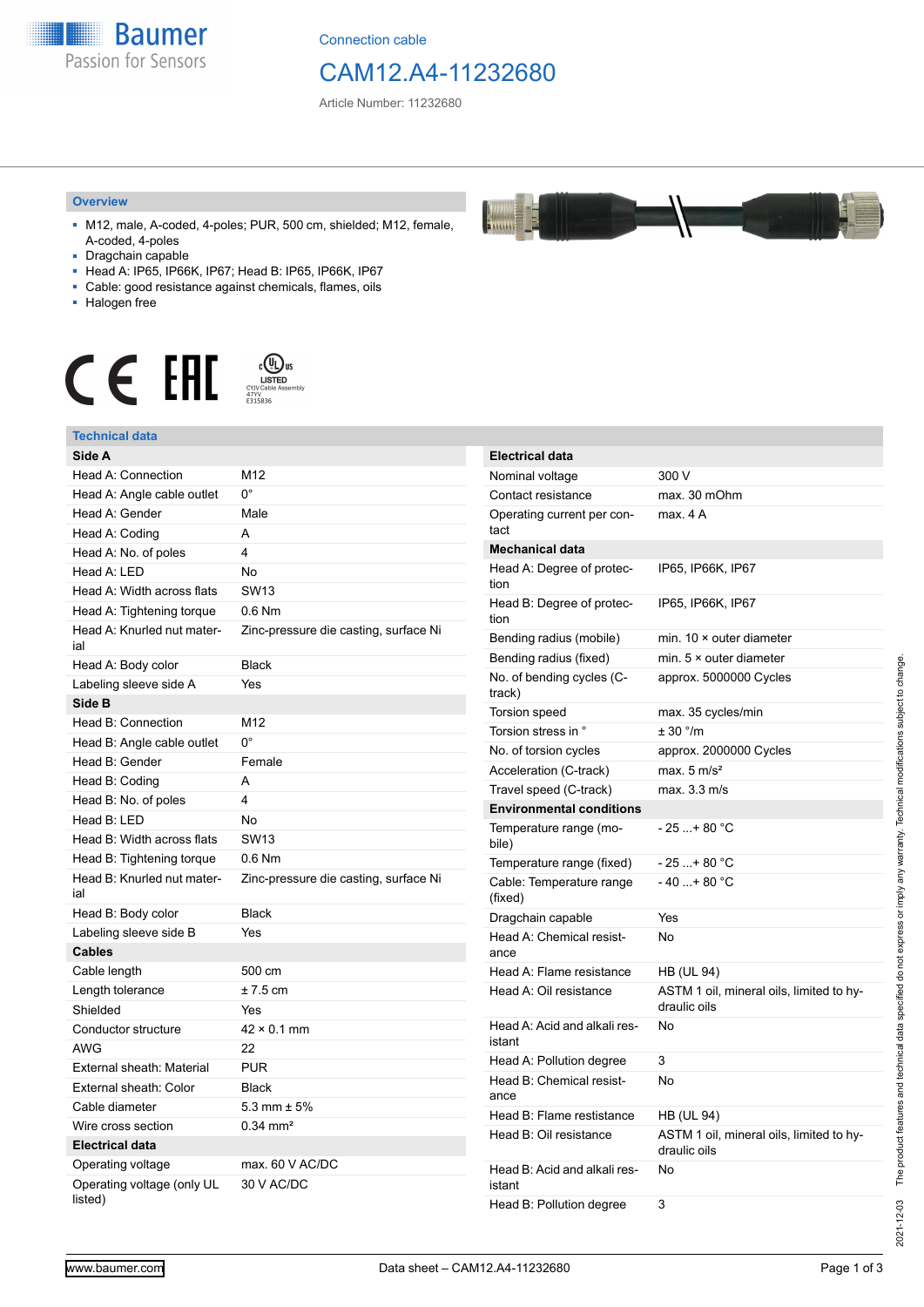

Connection cable

### CAM12.A4-11232680

Article Number: 11232680

#### **Technical data**

**Technical drawing**

**Side A**

#### **Environmental conditions**

Cable: Chemical resistance Good (DIN EN 60811-404)

Cable: Flame resistance Conform UL 1581 §1090 (H); CSA FT2; IEC 60332-2-2

#### **Environmental conditions**

Cable: Silicone-free Yes

Cable: Oil resistance Good (DIN EN 60811-404)

### **Side B**

#### **Technical drawing**





| Coding | Coding |
|--------|--------|
|        |        |